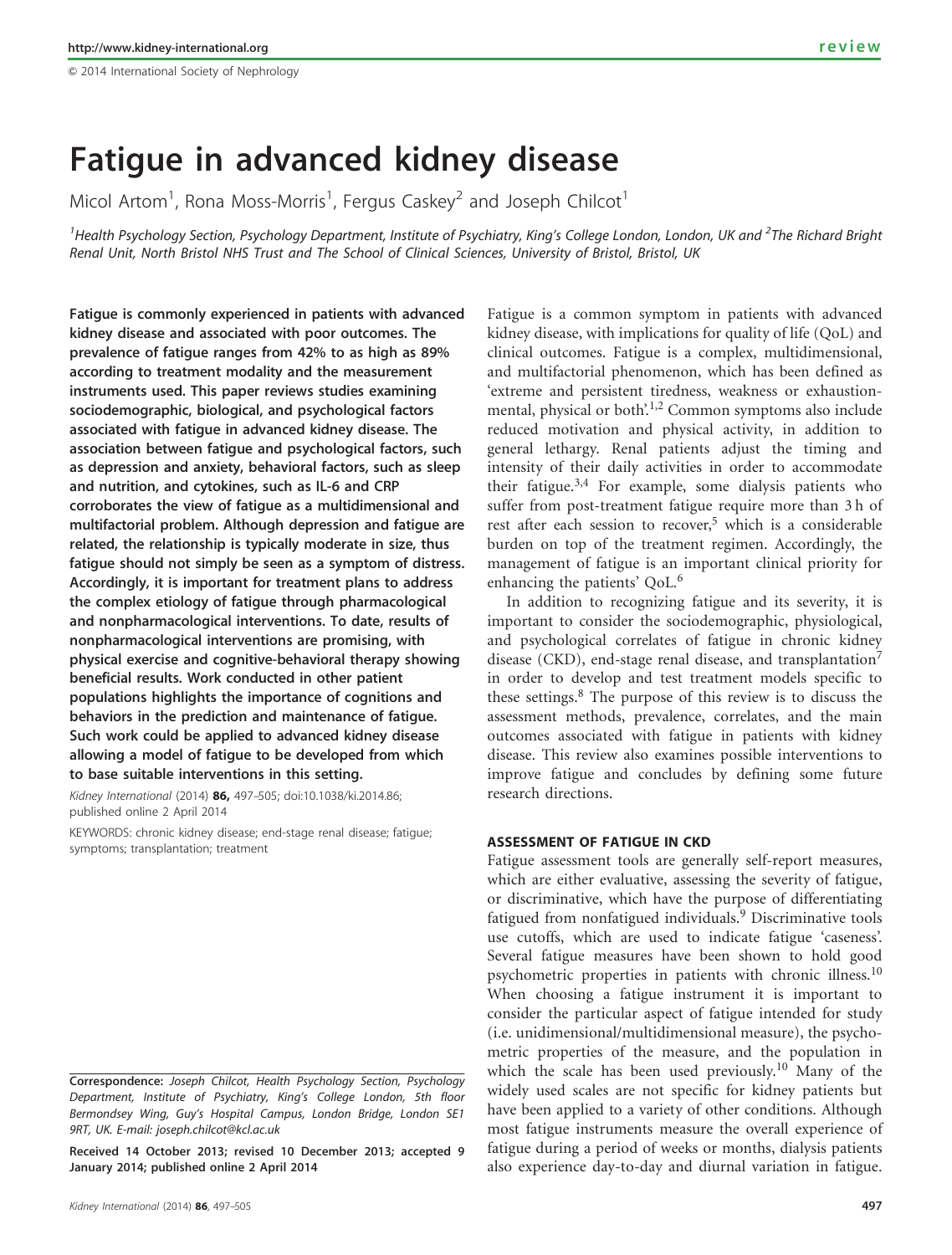Ecological momentary assessment procedures have been used to measure fatigue in patients receiving intensive cancer therapy<sup>[11](#page-6-0)</sup> and could be used in the dialysis population to improve our understanding of fatigue and its variation over time, particularly over the interdialytic period. Listed below are some of the most frequently used scales for measuring fatigue in renal patients. For a more detailed review on the assessment of fatigue in chronic illness, see Dittner et  $al$ .<sup>[12](#page-6-0)</sup>

### SF-36 vitality subscale

The four-item SF-36 vitality subscale is often used as a measure of fatigue. Scores range from 0 to 100, with higher scores reflecting higher energy levels.[13,14](#page-6-0) The concept of vitality is considered to be at the opposite pole to fatigue on a fatigue-vitality continuum.<sup>[15](#page-6-0)</sup> However, the vitality construct captures the reduction in energy level but fails to reflect other aspects of fatigue such as lack of motivation and weakness.<sup>[7](#page-6-0)</sup>

## Fatigue severity scale

The fatigue severity scale is a nine-item unidimensional questionnaire<sup>[16](#page-6-0)</sup> scored on a seven-point Likert scale, with high sum scores indicating greater fatigue. The scale's psychometric properties have been corroborated by studies in multiple diseases, including fibromyalgia,<sup>[17](#page-6-0)</sup> multiple sclerosis,<sup>[18,19](#page-6-0)</sup> chronic hepatitis,<sup>[20](#page-6-0)</sup> and Parkinson's disease.<sup>[21,22](#page-6-0)</sup> Overall, the fatigue severity scale has been shown to have a good test-retest reliability and a high internal consistency.[12](#page-6-0)

#### Visual analog scale to evaluate fatigue severity

The visual analog scale is a unidimensional scale in which a 100-mm line is anchored at either end: by 'no tiredness at all' at the left end and 'complete exhaustion' at the other. The intensity of fatigue is measured in millimeters from the low (left) end of the scale with, again, a higher score indicating an increased level of fatigue. Studies have suggested that the descriptiveness of the visual analog scale to evaluate fatigue severity is considerably lower compared with other measures.<sup>23</sup> Furthermore, the scale might fail to differentiate between sleepiness and fatigue.<sup>[24](#page-6-0)</sup>

#### Multidimensional fatigue inventory

The multidimensional fatigue inventory<sup>[25](#page-6-0)</sup> contains 20 statements that are organized into five dimensions of fatigue (general fatigue, physical fatigue, mental fatigue, reduced activity, and reduced motivation). A global fatigue score combining results from the five dimensions ranges from 20 to 100, with higher scores indicating higher levels of fatigue. However, the hemodialysis (HD) population has shown difficulty in understanding the instrument.<sup>[26](#page-6-0)</sup>

Although the above scales have generally shown adequate psychometric properties, future work needs to evaluate their performance in patients with kidney disease. Currently there are no robust data specific for CKD to recommend a particular measure. For use in routine clinical practice, a simple visual analog scale may provide a useful and quick

assessment. Although not widely used in the renal literature, the Chalder fatigue  $scale^{27}$  $scale^{27}$  $scale^{27}$  measures both mental and physical fatigue, thus evaluation of this measure in CKD would be of interest.

# PREVALENCE OF FATIGUE IN RENAL PATIENTS

Fatigue is one of the most frequently reported symptoms in renal disease patients. $28-30$  Compared with the general population,<sup>[31,32](#page-6-0)</sup> dialysis patients report far higher fatigue levels[.33–38](#page-6-0) A significant proportion of patients with renal disease report problematic levels of fatigue (Figure 1),  $28,29,37-45$ at rates comparable to other physical conditions.<sup>[46](#page-7-0)</sup> However, the exact prevalence remains contentious as most of the research has focused on the HD population, neglecting transplant and peritoneal dialysis (PD) patients. The estimated prevalence of fatigue ranges between 42 and 89% according to treatment modality and the instruments used to measure the presence of fatigue. A recent investigation using visual analog scale reported that 81.5% of HD patients experienced fatigue.<sup>29</sup> A similarly high prevalence of fatigue in the HD population  $(77.9\%)$  is reported elsewhere,<sup>43</sup> although lower rates are seen when using the SF-36 vitality subscale  $(41.9\%,$  Figure 1).<sup>[39](#page-6-0)</sup>

# CORRELATES OF FATIGUE IN CKD Sociodemographic factors

CKD fatigue has a complex multifactorial etiology ([Figure 2](#page-2-0)). Studies indicate that women report significantly higher levels of fatigue than men,[29,35,37,38,47–49](#page-6-0) although others report no gender association.[34,39,47,50](#page-6-0) Gender differences could reflect greater symptom reporting in females compared with males.<sup>51-54</sup> Age is also fairly consistently associated with higher fatigue levels in renal patients<sup>35,37-39,42,48,55-59</sup> with those over 60 years of age reporting higher levels of fatigue.<sup>[55](#page-7-0)</sup> The age–fatigue relationship might be explained by differences in dialysis vintage, physical activity, malnutrition



Figure 1 | Prevalence estimates of fatigue in advanced kidney disease (%). HD, hemodialysis; PAL, palliative care; PD, peritoneal dialysis; SF-36, Medical Outcome Study SF-36; Tx, transplant recipients; VAS, visual analogue scale - Fatigue.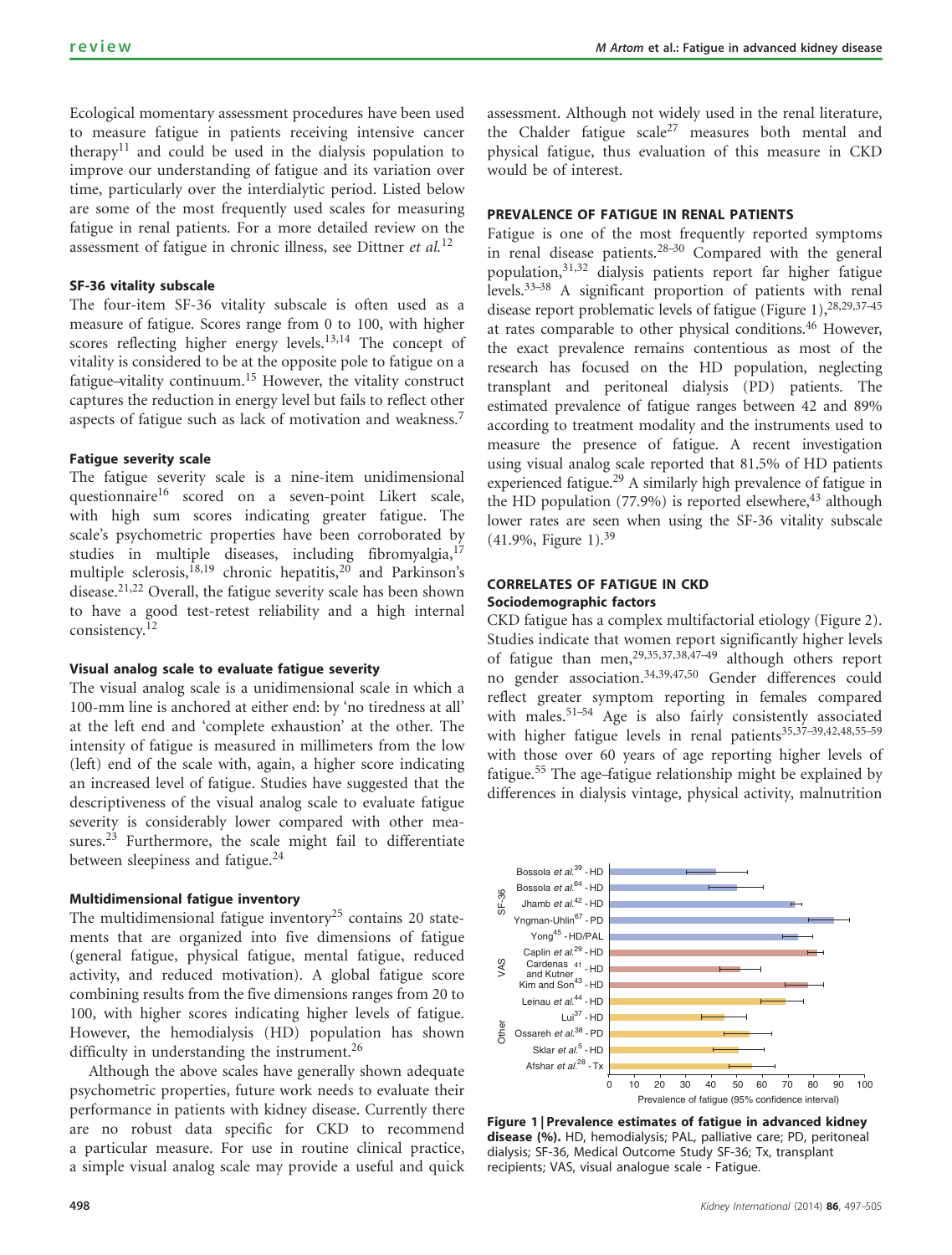<span id="page-2-0"></span>

Figure 2 | Correlates of fatigue in end-stage renal disease (ESRD). CRP, C-reactive protein; Hb, hemoglobin; IL-6, interleukin-6; Kt/V, dialysis adequacy; RRT, renal replacement therapy.

and inflammation, and greater age-related multi-morbidity $60$ resulting in higher reports of fatigue in the elderly. It has also been suggested that with age there may be a shift in patients' report of fatigue, owing to some level of accommodation for or acceptance of reduced activity levels.<sup>61</sup> There is some indication that fatigue is less prevalent in black and Asian patients,  $42,62,63$  although data are conflicting  $34$  and warrant further enquiry.

Social and situational factors including education, and marital and employment status have also been explored in relation to fatigue. Karadag et  $al$ .<sup>[47](#page-7-0)</sup> found that education was associated with fatigue severity: those who were graduates had higher fatigue scores than other groups. Four recent studies have linked unemployment to fatigue, [37,42,48,58](#page-6-0) which could be related to lower mood- and greater illness-related disability. Finally, marital status can have an impact on fatigue, with single patients generally reporting feeling more energetic compared with married patients, [35,55,59](#page-6-0) although marriage could also be a reflection of older age, a confounding factor. Nonetheless, this association has not been supported by other researchers,  $47,50$  hence the underlying mechanisms of the link between fatigue and these sociodemographic factors should be explored further.

## Clinical factors

Multiple studies have shown that extra renal multi-morbidity is significantly higher for fatigued than for nonfatigued HD patients.<sup>[39,42,64](#page-6-0)</sup> Multi-morbidity leads to greater burden and stress, more time spent in hospital accompanied by the need for additional therapies, all factors which may contri-bute to heightened fatigue.<sup>[39](#page-6-0)</sup> Furthermore, a relationship exists between fatigue and poor physical functioning, [48,50](#page-7-0) although causality remains an issue. In patients with endstage renal disease, side effects related to renal replacement therapy and worsening morbidity combine to discourage physical activity (for a detailed review on physical exercise in patients with CKD, see Kosmadakis et  $al$ <sup>60</sup>). Studies have consistently reported that there is a bidirectional relationship between physical inactivity and fatigue in patients undergoing dialysis.[35,41,51](#page-6-0)

Nutrition and sleep have also been explored by a number of studies. A recent study showed that anorexia and fatigue are strongly related, with the frequency of fatigue being significantly higher in anorexic than in nonanorexic patients. The presence of both anorexia and fatigue in HD patients was also associated with significantly higher levels of interleukin-6 (IL-6) and C-reactive protein  $(CRP)$ .<sup>[64](#page-7-0)</sup> Joshwa et al.[36](#page-6-0) reported an association between daytime sleepiness, poor night-time sleep, and fatigue; results that were sup-ported in both HD<sup>[50,65](#page-7-0)</sup> and PD patients.<sup>[66,67](#page-7-0)</sup> In addition, Sanner et al.<sup>[15](#page-6-0)</sup> found that the severity of sleep-related breathing disorders was associated with levels of vitality.

# Treatment modality and fatigue

Dialysis is associated with a number of side effects, including fatigue.[68](#page-7-0) Approximately 86% of patients experience post-dialysis fatigue ranging from mild-to-severe.<sup>[69](#page-7-0)</sup> Feelings of fatigue peek at the end of a dialysis session and are at their lowest during the interdialytic period[.70](#page-7-0) Fatigue is moderately associated with dialysis recovery time,<sup>[70](#page-7-0)</sup> with approximately a quarter of patients returning back to their baseline within a few minutes of ending dialysis, around a third recovering by the time they reached home, and almost a quarter only recovering by the following morning.[29](#page-6-0) Longer dialysis recovery time is associated with mortality, $71$  possibly as a result of higher inflammation.[72](#page-7-0) Post-dialysis fatigue is influenced by several factors including osmotic disequilibrium, blood membrane interactions, ultrafiltration, diffusion, and greater tumor necrosis factor.<sup>[5,73,74](#page-6-0)</sup> Recovery time from dialysis and post-dialysis fatigue has been shown to improve significantly with more frequent dialysis regimens.[75,76](#page-7-0)

Type and duration of renal replacement therapy have also been investigated in relation to fatigue. Transplant recipients report lower levels of fatigue compared with HD, PD, and CKD patients. $34$  A more recent study revealed that PD patients were the most fatigued and least active, whereas transplant recipients engaged in most activities, even when fatigue was high.<sup>35</sup> The data on duration of dialysis are mixed and contradictory. Karadag et al.<sup>[47](#page-7-0)</sup> reported higher fatigue scores for patients who had started dialysis more recently, supporting findings from the HEMO study.<sup>[42](#page-7-0)</sup> It may be that over time patients also begin to accept and adapt to the treatment regimen, which may positively impact fatigue.<sup>[77](#page-7-0)</sup> In contrast, Letchmi et al.[78](#page-7-0) found a significant relationship between fatigue and dialysis vintage, with patients who had undergone treatment for more than 2 years experiencing high levels of fatigue. An explanation for the latter findings may be that, although with time patients become accustomed to the dialysis routine, their coping mechanisms in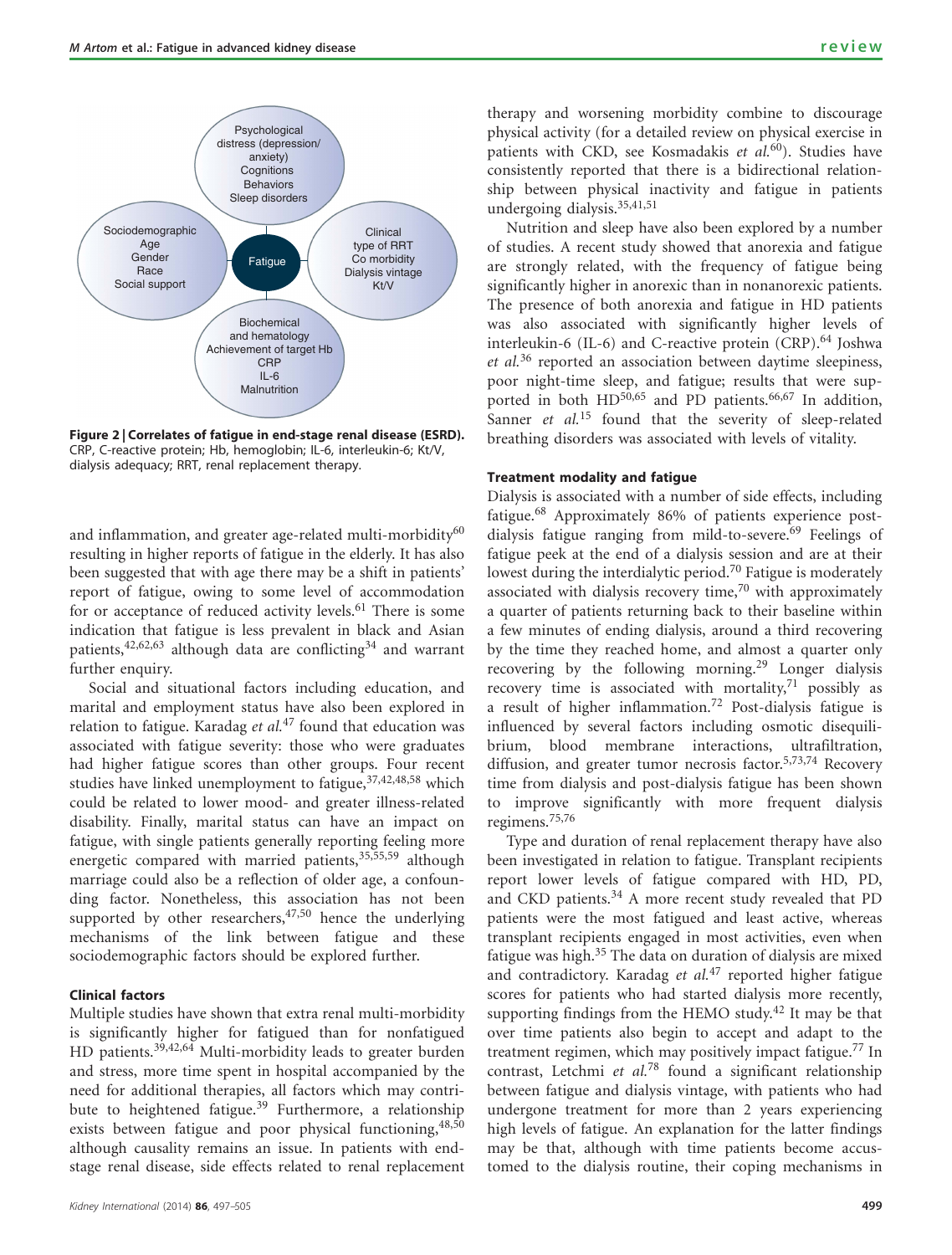response to symptoms may remain unchanged.<sup>[78](#page-7-0)</sup> However, others[34,44,50,51](#page-6-0) report no relationship between the duration of renal replacement therapy and fatigue levels experienced by patients. Regarding dialysis adequacy (Kt/V), PD Kt/V has been associated with fatigue,<sup>[79](#page-7-0)</sup> although others report no association between HD Kt/V or dialysis vintage and fatigue levels[.37](#page-6-0) The mixed findings regarding Kt/V are likely the result of homogeneity observed within the respective studies.<sup>[40](#page-6-0)</sup> The state of current knowledge concerning the differences between generalized fatigue and dialysis treatment–related fatigue is still unclear, therefore further research is needed to discern the mechanisms involved in these two processes.<sup>[68,70](#page-7-0)</sup>

# Biochemistry and hematology factors

Biochemistry and hematology factors have also been investigated with regard to fatigue in renal patients and include factors such as anemia, inflammatory cytokines, hemoglobin (Hb), and serum albumin. The majority of patients with  $CKD$  are anemic $80$  owing to multiple factors, including the inability to produce erythropoietin. The relationship between anemia and fatigue has been studied extensively and there is little question that severe anemia can cause fatigue. Indeed, anemia affects normal physiological functioning and also leads people to experience increased tiredness and reduced ability to undertake daily activities. In a retrospective study,  $38$ Hb levels were consistently significantly lower in PD patients with fatigue—results that have been supported across the spectrum of advanced kidney disease.<sup>58,81-84</sup> However, a number of studies report no correlation between Hb levels and fatigue.[34,37,44,50,51,59,78,79](#page-6-0) The connection between the two has been further explored by studies that have administered erythropoietin-stimulating agents (ESA) to improve anemia. Bonner et  $al^{33}$  $al^{33}$  $al^{33}$  found a significant improvement in fatigue levels after 12 months of ESA. Finally, a recent systematic review of the impact of ESA in dialysis patients $85$ found that a partial correction of anemia with ESA showed the largest improvements in fatigue for patients with baseline Hb levels  $\langle 10 \text{ g/dl.} \rangle$ 

Chronic inflammation has recently been suggested to have a significant role in the onset of fatigue in renal patients. Inflammatory cytokines may result in fatigue directly through the central nervous system, pituitary gland, hypothalamus, and adrenal glands or indirectly through sleep and psychological disorders. For a detailed review of the role of cytokines in HD see Pertosa et al.<sup>[86](#page-7-0)</sup> Significantly higher IL-6 and CRP levels have been observed in fatigued dialysis patients compared with nonfatigued patients.<sup>[34,61](#page-6-0)</sup> A recent study reports a significant, albeit small, positive correlation between fatigue (Chalder fatigue scale) and IL-6, although no association was observed between CRP and fatigue.<sup>[87](#page-7-0)</sup> Jhamb et al.<sup>[62](#page-7-0)</sup> report that poor vitality was significantly related to both IL-6 and CRP. Other studies<sup>[39,82,88,89](#page-6-0)</sup> have found that serum albumin and creatinine levels were significantly lower in patients with fatigue and depression, respectively. In addition, serum creatinine is predictive of decreasing vitality

over time.<sup>[62](#page-7-0)</sup> However, most have failed to demonstrate associations between fatigue and creatinine<sup> $7,37$ </sup> and fatigue and serum albumin levels.<sup>37,49,50,79</sup> Calcium and phosphate levels have been associated with fatigue in renal patients, [58,79](#page-7-0) although data are conflicting.[7,37,39,44,49,50](#page-6-0)

In summary, the variability in reported fatigue levels is only partially explained by biochemistry and hematological factors. It should also be noted that some studies fail to suitably control for comorbidity and other potentially confounding factors that may have an impact upon fatigue levels. This highlights the importance of understanding other factors, particularly psychological, that may help to further explain fatigue levels in advanced kidney disease.

# Psychosocial factors

There are a number of psychosocial factors that have been related to fatigue in renal patients, including depression, health-related QoL, anxiety, loneliness, social support, and suicide risk. Although the direction of these associations cannot be inferred, it appears that the relationship between fatigue with physiological and psychological factors, is reciprocal.[50](#page-7-0) Of the psychological factors, depression has been the most extensively studied. Fatigue and depression are interrelated, and depression may manifest as feelings of lack of energy and tiredness.[7](#page-6-0) Multiple studies on dialysis patients[5,36,37,39,41,43,44,50,56,58,65,90,91](#page-6-0) have found significant correlations between fatigue and depression in them, although effect sizes have tended to be moderate. Cardenas and Kutner $41$  showed that patients who reported being fatigued upon arising had significantly higher average depression scores than their counterparts who felt mediocre or better upon arising. In addition, Chen et al.<sup>[90](#page-7-0)</sup> found that not only depression but also suicide risk correlated with fatigue in HD patients. Studies also show a significant associ-ation between fatigue and anxiety in HD patients.<sup>[39,50,90](#page-6-0)</sup> However, others<sup>[78](#page-7-0)</sup> have found no significant relationship between fatigue and depression and between fatigue and anxiety. Differential findings could be justified by the measurement scale used in the study, that is, the Depression Anxiety Stress Scale as opposed to the Beck Depression Inventory that was used in the majority of the studies above. Indeed, the Depression Anxiety Stress Scale and the Beck Depression Inventory have been found to be only moderately correlated, and the Depression Anxiety Stress Scale does not include several items, which are not uniquely related to depression, including weight loss, loss of libido, irritability, loss of appetite, and somatic preoccupation.<sup>[92](#page-7-0)</sup> Moreover, the studies above were all conducted on dialysis patients and did not include transplant patients. As successful transplantation has been associated with reduced levels of anxiety and depression compared with those experienced by dialysis patients,  $93$ further studies regarding the relationship between depression, anxiety, and fatigue in transplant patients should therefore be considered, particularly in relation to graft function and rejection episodes.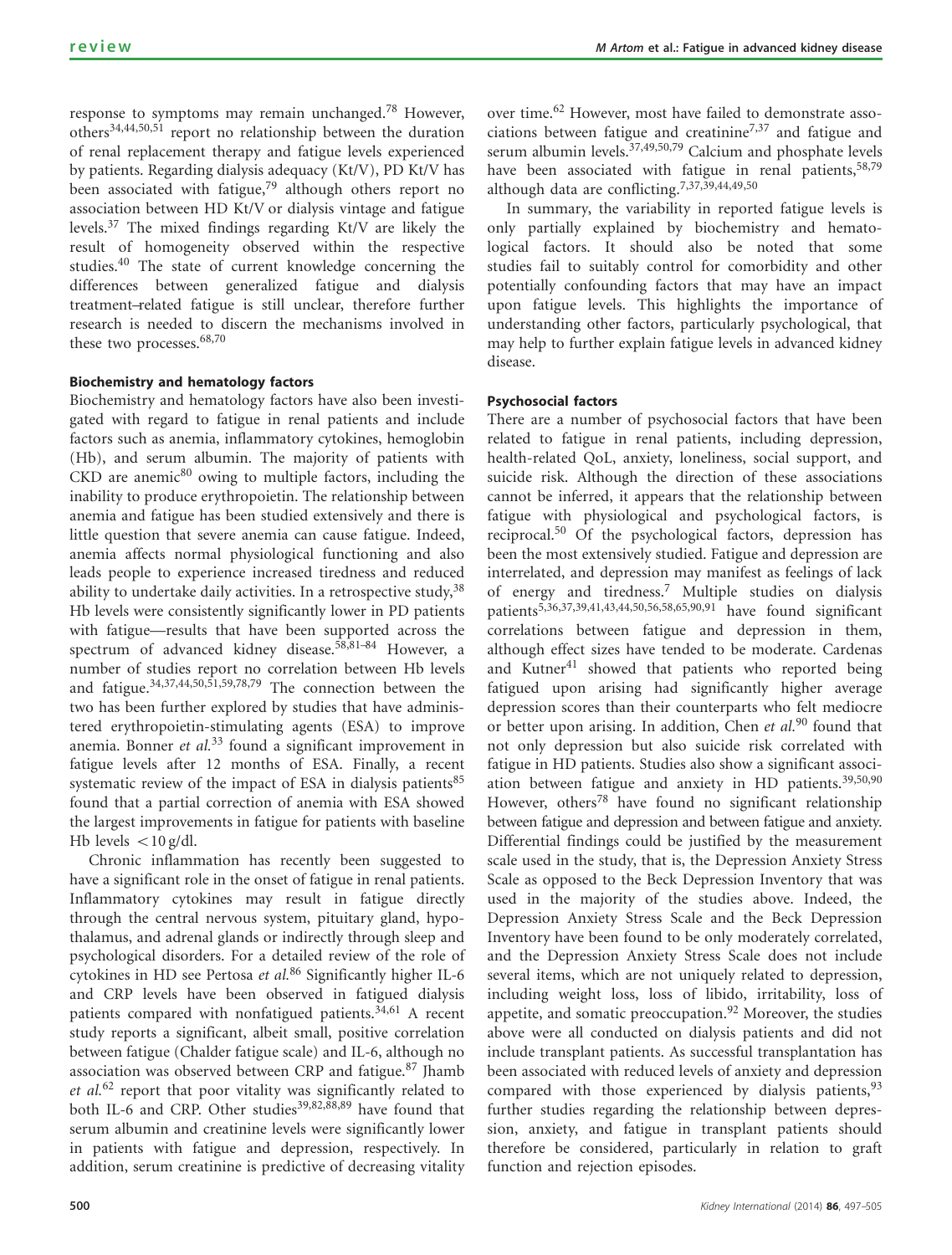Akin et al.<sup>[55](#page-7-0)</sup> described a relationship between fatigue, loneliness, and self-care: as levels of loneliness and fatigue increased, the self-care ability of HD patients decreased, which could help explain poor clinical outcomes associated with fatigue. Bolstering social support may therefore be an important factor to improve fatigue symptoms and self-care behavior in dialysis patients.<sup>[94](#page-7-0)</sup> Indeed, Karadag et al.<sup>[47](#page-7-0)</sup> found that patients with severe fatigue perceived lower social support from family and friends. Although similar results have been reported in other disease groups, some renal studies have failed to find a relationship between fatigue and social support.<sup>[43,83](#page-7-0)</sup>

#### ASSOCIATED OUTCOMES

Fatigue symptoms are associated with all cause and cardiac-related mortality in HD patients.<sup>[42,62](#page-7-0)</sup> Koyama et al.<sup>[57](#page-7-0)</sup> showed that highly fatigued HD patients exhibited a significantly greater risk for cardiovascular events, but not mortality. The relationship was independent of the well-known risk factors, including age, diabetes, cardiovascular disease history, inflammation, and malnutrition markers.

There are a number of ways through which fatigue may be associated with poor outcomes. Chaudhary<sup>[95](#page-7-0)</sup> suggested that fatigue is one of the causes of treatment dropout in PD patients. As withdrawal from dialysis has been found to be the most common cause of death after  $CVD<sub>1</sub><sup>96</sup>$  $CVD<sub>1</sub><sup>96</sup>$  $CVD<sub>1</sub><sup>96</sup>$  fatigue may affect mortality through dialysis non-adherence. Poor nutrition could also have a role in mortality as it is well established that serum albumin predicts survival in dialysis patients.<sup>[97](#page-8-0)</sup> Fatigue is also associated with and is a feature of depression, which is well recognized to predict mortality in end-stage renal disease patients.<sup>[98,99](#page-8-0)</sup> Whether fatigue is an independent predictor of outcome, above and beyond the effects of depression, still requires further evaluation.

Multiple studies have found that fatigue is significantly associated with lower QoL in renal patients.<sup>[42,62,100](#page-7-0)</sup> A longitudinal study found that fatigue was strongly negatively correlated with physical and mental health over time, with higher fatigue levels leading to lower health-related QoL 12 months later.<sup>[33](#page-6-0)</sup> As health-related QoL is strongly associated with higher risk of mortality and hospitalization in dialysis patients,<sup>[101](#page-8-0)</sup> more research is required to assess whether interventions to improve fatigue and QoL could improve clinical outcomes.

# NONPHARMACOLOGICAL TREATMENT OF FATIGUE IN RENAL PATIENTS

As the etiology of fatigue in renal patients is still largely unknown, no consistent treatment model exists. Studies that have examined therapeutic strategies are few, heterogeneous, and generally have methodological limitations. Treatment of fatigue can be divided into pharmacological and nonpharmacological interventions. Pharmacological interventions include: l-carnitine, growth hormone, nandrolone decanoate, and vitamin c supplementation (for a review see Bossola et  $al$ .<sup>[40](#page-6-0)</sup>). For the purpose of this review we will focus on nonpharmacological interventions for the treatment of fatigue.

Much evidence supports the positive effects of regular physical activity on fatigue.[102](#page-8-0) In dialysis patients, both aerobic and resistance exercises are associated with improvements in muscle structure and function, cardiac function, blood pressure, psychological adaptation, and QoL.<sup>[60,103,104](#page-7-0)</sup> A recent randomized controlled trial<sup>[105](#page-8-0)</sup> revealed how performing a leg ergometry exercise within the first hour of HD session can significantly improve fatigue and activity levels at 8 weeks after intervention. In addition, van Vilsteren et al.<sup>[106](#page-8-0)</sup> reported improved vitality levels following a low–medium intensity exercise program. Partial data from a study in pediatric patients showed decrease in perceived fatigue after an exercise program, although adherence to the program was low.<sup>107</sup> Indeed, when exercise therapy is available in routine practice, uptake by dialysis patients is low. A likely contributor to poor uptake and adherence may be the fact that exercise protocols have been developed primarily for research purposes and hence may be unsuitable for patients with poorer health and multi-morbidities due to the frequency and vigor of particular regimens.<sup>[60](#page-7-0)</sup> Furthermore, patients' illness and treatment perceptions have been shown to predict adherence in dialysis patients,  $108,109$  thus may also help explain uptake and adherence to exercise interventions. Moreover, evidence of plausible mechanisms regarding the benefits of physical activity upon fatigue levels remains unclear.<sup>102</sup> It is well established that exercise interventions improve physical QoL in both clinical and healthy populations<sup>[110](#page-8-0)</sup> and can lead to reductions in proinflammatory cytokines, $111$  which could have an impact upon fatigue levels. In HD patients, physical inactivity is associated with greater post-dialysis fatigue.<sup>[69](#page-7-0)</sup> Although data are inconclusive, 112 small studies in dialysis patients have indicated reductions in CRP following both stationary dialysis cycling<sup>[113,114](#page-8-0)</sup> and high-intensity, progressive resistance training.[115](#page-8-0) Other studies have shown that exercise regimens are associated with improvements in nutritional parameters and QoL in CKD,<sup>[104,116](#page-8-0)</sup> mood,<sup>[117](#page-8-0)</sup> and sleep quality.<sup>[114](#page-8-0)</sup> However, given that many of these studies suffer from small sample sizes, or other methodological concerns, further longitudinal studies are required to understand the mechanism through which exercise may lead to improved fatigue levels in dialysis patients.

Cognitive-behavioral therapy (CBT) for sleep disturbances in dialysis patients has shown promising effects on fatigue, with modest but significant reductions in fatigue scores after intervention.<sup>[118,119](#page-8-0)</sup> A very small individual sleep intervention study by Yngman-Uhlin *et al.*<sup>[66](#page-7-0)</sup> also revealed similar results, with four out of nine patients reporting reductions in fatigue. Although these findings corroborate the association between sleep problems and fatigue, larger investigations are needed to support these data. A small number of studies have been conducted on alternative therapies for fatigue in renal patients. These encompass: acupressure, reflexology, and yoga. Tsay[65](#page-7-0) conducted an randomized controlled trial on the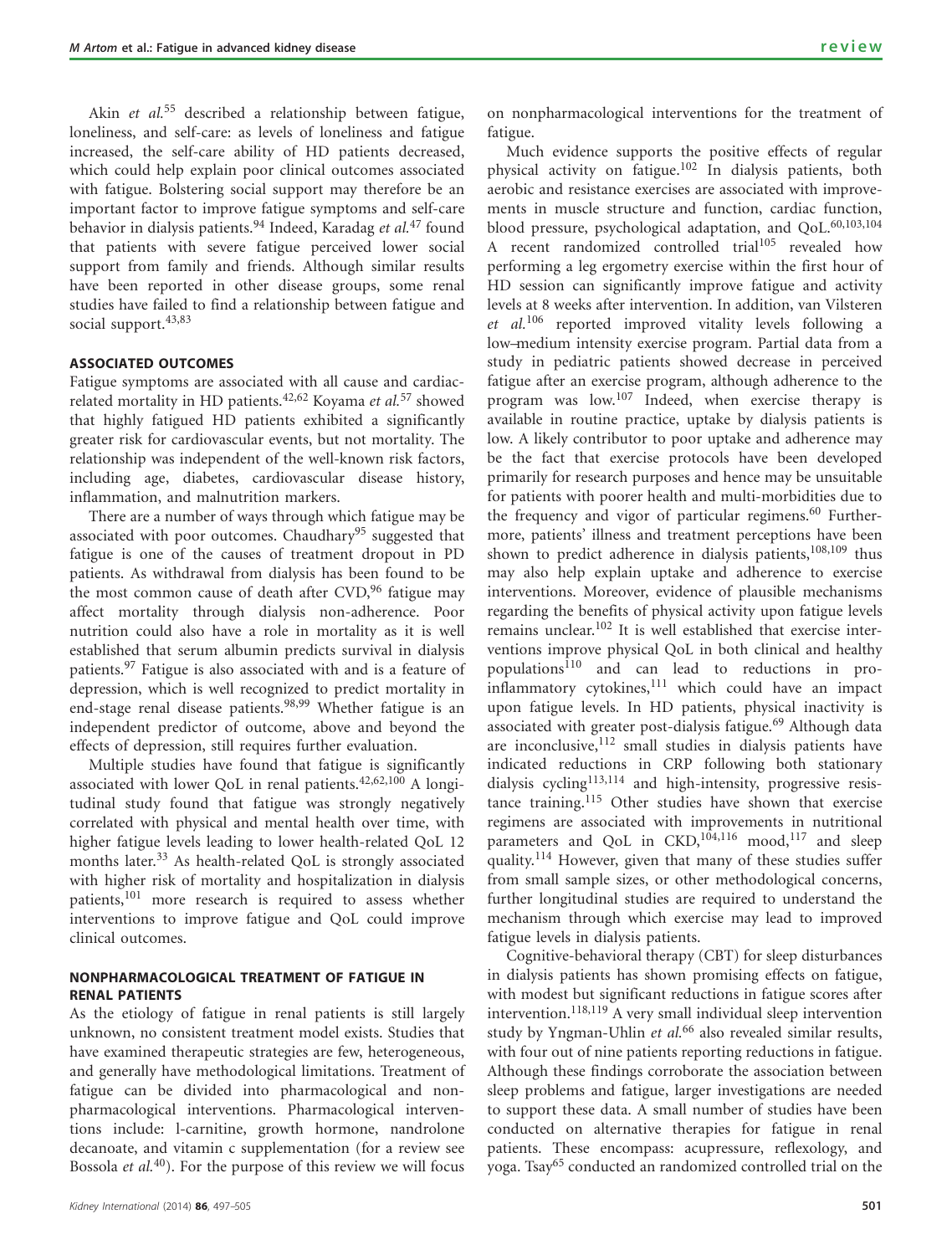effect of acupressure and found that patients in the acupressure group, not only had significantly lower levels of fatigue but also had significantly better sleep quality compared with patients in the control group. A recent study by Ozdemir et al.<sup>[89](#page-7-0)</sup> evaluated the effect of foot reflexology on fatigue on HD patients and reported significant differences in fatigue levels between the experimental and the control group. Finally, an randomized controlled trial in HD patients found significant effects of yoga on fatigue, with a 55% reduction of fatigue following treatment compared with the control group.[120](#page-8-0) Although these results look promising, the studies used small samples and no follow-up data were included, hence the generalizability and long-term outcomes of these interventions on fatigue are yet to be defined. Indeed, a recent meta-analysis on the effects of yoga interventions in different chronic illnesses was not able to demonstrate effects of yoga on fatigue levels.[121](#page-8-0)

As fatigue is a multifactorial problem, a multidisciplinary approach to treatment may be the most appropriate approach to treatment, with the need to consider treatment models adopted in other long-term medical conditions (Figure 3). For example, tackling unhelpful cognitions and behaviors thought to perpetuate fatigue would be an important target of fatigue intervention in dialysis patients (i.e., increasing perceptions of control over symptoms, increase understanding, seeing fatigue as time-limited and as having less serious consequences). Owing to the large prevalence of fatigue among renal patients, it is important for all renal providers to receive training on the identification and treatment of fatigue. Anemia and inflammation appear to be the primary physiological correlates of fatigue in renal patients, albeit with small–moderate effect sizes, and remain targets for treatment of fatigue in advanced kidney disease. However, acknowledging the growing evidence that supports the links between fatigue and psychosocial factors, clinicians





should address these aspects in order to comprehensively address fatigue. Moreover, given the bidirectional relationship between fatigue and physical inactivity, it could be useful to incorporate physical rehabilitation as part of the kidney patients' care.<sup>[60](#page-7-0)</sup> Similarly, following guidelines from the UK National Institute for Health and Clinical Excellence,<sup>[122](#page-8-0)</sup> patients with CKD should be encouraged to exercise by providing them with information on the benefits of exercise on fatigue. Sleep and nutrition should also be factors to consider when developing nonpharmacological interventions. Finally, the different fatigue levels in relation to dialysis duration and frequency and rates of ultrafiltration suggest that clinicians may wish to regard these as potentially modifiable factors to improve fatigue in dialysis patients.

#### CONCLUSIONS AND FUTURE DIRECTIONS

Fatigue is a common phenomenon among patients with kidney disease, yet it is often unrecognized and undertreated. The lack of a comprehensive definition and a relatively poor understanding of its pathogenesis and measurement issues combine to make treatment development challenging across the spectrum of advanced kidney disease. Studies that address fatigue have found that fatigue is more prevalent among older, white women. Behavioral factors such as: physical inactivity, sleep, and nutrition appear to have a significant impact on fatigue. The type of renal replacement therapy may also have an effect on fatigue, with transplant patients displaying significantly less fatigue than patients on dialysis. However, there is conflicting evidence on how the duration of dialysis affects fatigue in renal patients. There is a need to conduct large-scale longitudinal studies in order to determine how these factors are associated with fatigue over time. Interesting findings have been made from the investigation of fatigue and biochemistry and hematology factors, with studies reporting significant correlations between fatigue and hemoglobin levels, inflammatory and nutrition markers, and dialysis adequacy markers. However, results are not always consistent and further insights into how behavioral and disease-related factors interact with each other to cause fatigue would deepen our understanding of the pathology and treatment of fatigue. Research regarding the relationship between fatigue and psychosocial factors is not extensive and most findings are focused on depression and anxiety. Nevertheless, the different etiologies and clinical outcomes of depression and fatigue indicate two correlated but distinct phenomena, which require specific interventions. It has been shown in cancer patients that depression and fatigue share no structural relationship over time.<sup>[123](#page-8-0)</sup> Further studies are therefore needed to address other potential correlates, including cognitive and behavioral factors, where research is limited in this patient population. Indeed, research from the multiple sclerosis literature<sup>124</sup> shows that changes in beliefs about fatigue have a crucial role in CBT for multiple sclerosis fatigue. Having more positive views about fatigue (i.e., having more control over it, having a better understanding of it, seeing it as time-limited and as having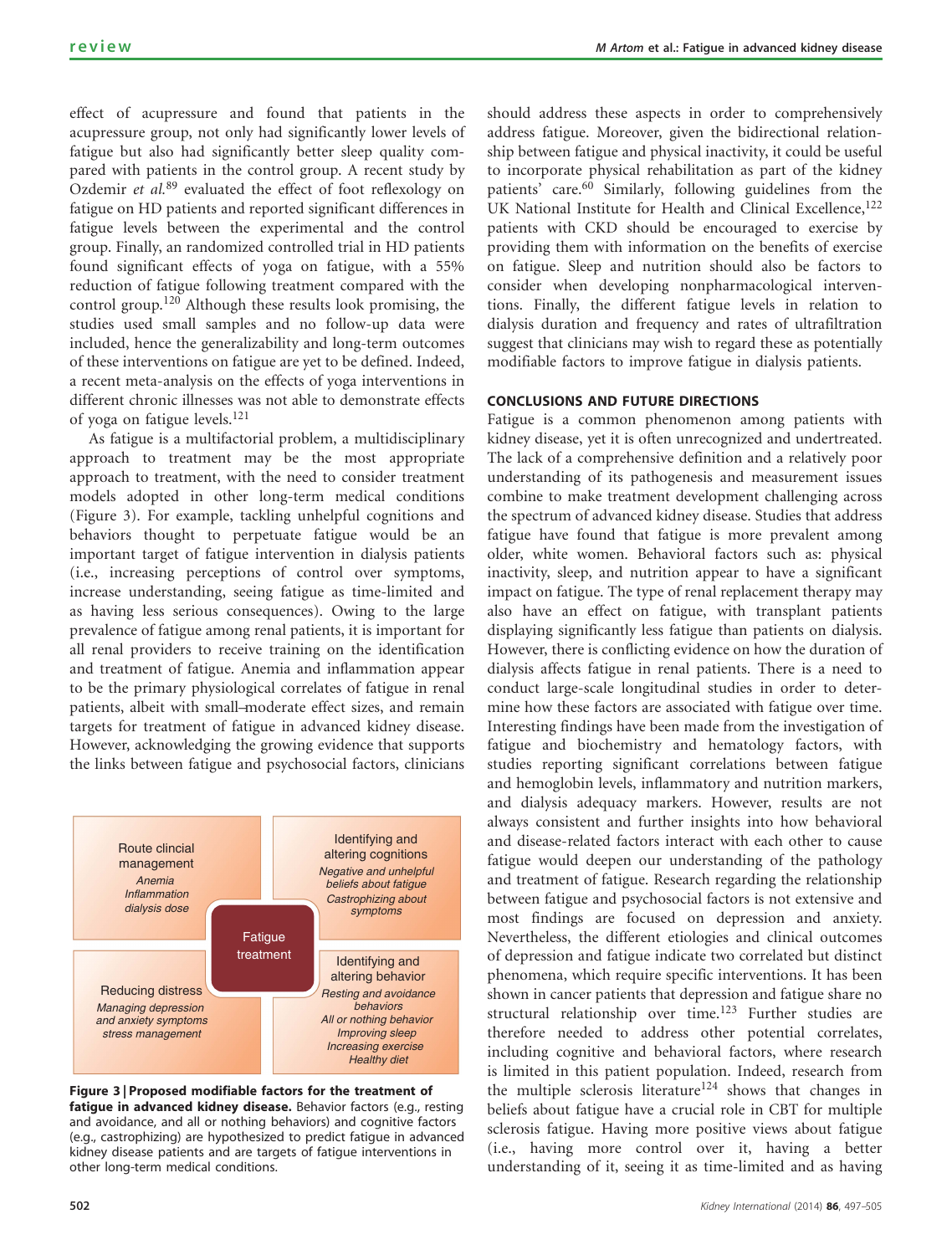<span id="page-6-0"></span>less serious consequences) is associated with a reduction in fatigue severity. Furthermore, as illness perceptions have been shown to have a role in survival<sup>[125](#page-8-0)</sup> and depression<sup>[126,127](#page-8-0)</sup> in HD patients, exploring the relationship between illness perceptions and fatigue could be a logical next step in fatigue research. The recognition of the importance of the sociodemographic, physiological, and psychological correlates of fatigue can help researchers and clinicians gain further understanding of fatigue and aid in the development of more targeted interventions. Addressing factors associated with fatigue through nonpharmacological as well as pharmacological treatment methods, may help improve QoL and have an impact on mortality. To date, data on interventions on renal patients are sparse and definitive conclusions cannot be drawn due to the limited number of studies and their lack of generalizability to the wider population. However, more comprehensive results have been found by large-scale RCTs addressing fatigue in other chronic illnesses including graded exercise therapy and CBT in chronic fatigue syndrome, $128,129$  CBT in multiple sclerosis,<sup>[130,131](#page-8-0)</sup> and CBT in patients with cancer.<sup>[132](#page-8-0)</sup> These treatment protocols have been based on multifactorial models of understanding fatigue in these populations, which include an interaction between biological, psycho-logical, and social factors.<sup>[133–136](#page-8-0)</sup> Drawing from theories and research in other clinical populations can provide us with a better appreciation of the way different factors contribute to fatigue in general, and illuminate appropriate areas for future research and interventions in patients with advanced kidney disease.

#### **DISCLOSURE**

All the authors declared no competing interests.

#### **REFERENCES**

- 1. Pawlikowska T, Chalder T, Hirsch SR et al. Population based study of fatigue and psychological distress. BMJ 1994; 308: 763–766.
- 2. David A, Pelosi A, McDonald E et al. Tired, weak, or in need of rest: fatigue among general practice attenders. BMJ 1990; 301: 1199–1202.
- 3. Heiwe S, Clyne N, Dahlgren MA. Living with chronic renal failure: patients' experiences of their physical and functional capacity. Physiother Res Int 2003; 8: 167–177.
- 4. Horigan AE, Schneider SM, Docherty S et al. The experience and selfmanagement of fatigue in patients on hemodialysis. Nephrol Nurs J 2013; 40: 113–122.
- Sklar AH, Riesenberg LA, Silber AK et al. Postdialysis fatigue. Am J Kidney Dis 1996; 28: 732–736.
- Lee BO, Lin CC, Chaboyer W et al. The fatigue experience of haemodialysis patients in Taiwan. J Clin Nurs 2007; 16: 407-413.
- 7. Jhamb M, Weisbord SD, Steel JL et al. Fatigue in patients receiving maintenance dialysis: a review of definitions, measures, and contributing factors. Am J Kidney Dis 2008; 52: 353–365.
- 8. Horigan AE. Fatigue in hemodialysis patients: a review of current knowledge. J Pain Symptom Manage 2012; 44: 715–724.
- Taylor RR, Jason LA, Torres A. Fatigue rating scales: an empirical comparison. Psychol Med 2000; 30: 849–856.
- 10. Whitehead L. The measurement of fatigue in chronic illness: a systematic review of unidimensional and multidimensional fatigue measures. J Pain Symptom Manage 2009; 37: 107–128.
- 11. Hacker ED, Ferrans CE. Ecological momentary assessment of fatigue in patients receiving intensive cancer therapy. J Pain Symptom Manage 2007; 33: 267–275.
- 12. Dittner AJ, Wessely SC, Brown RG. The assessment of fatigue: a practical guide for clinicians and researchers. J Psychosom Res 2004; 56: 157–170.
- 13. Ware JE, Snow KK, Kosinski M et al. SF-32 Health Survey. Manual and Interpretation Guide. Nimrod Press: Boston, Massachusetts, 1993.
- 14. Ware JE Jr, Sherbourne CD. The MOS 36-item short-form health survey (SF-36). I. Conceptual framework and item selection. Medical Care 1992; 30: 473–483.
- 15. Sanner BM, Tepel M, Esser M et al. Sleep-related breathing disorders impair quality of life in haemodialysis recipients. Nephrol Dial Transplant 2002; 17: 1260–1265.
- 16. Krupp LB, LaRocca NG, Muir-Nash J et al. The Fatigue Severity Scale. Arch Neurol 1989; 46: 1121-1123.
- 17. Gencay-Can A, Can SS. Validation of the Turkish version of the fatigue severity scale in patients with fibromyalgia. Rheumatol Int 2012; 32: 27–31.
- 18. Armutlu K, Korkmaz NC, Keser I et al. The validity and reliability of the Fatigue Severity Scale in Turkish multiple sclerosis patients. Int J Rehabil Res 2007; 30: 81–85.
- 19. Learmonth YC, Dlugonski D, Pilutti LA et al. Psychometric properties of the Fatigue Severity Scale and the Modified Fatigue Impact Scale. J Neurol Sci 2013; 331: 102–107.
- 20. Kleinman L, Zodet M, Hakim Z et al. Psychometric evaluation of the fatigue severity scale for use in chronic hepatitis C. Qual Life Res 2000; 9: 499–508.
- 21. Valderramas S, Feres AC, Melo A. Reliability and validity study of a Brazilian-Portuguese version of the fatigue severity scale in Parkinson's disease patients. Arq Neuro-Psiquiatr 2012; 70: 497–500.
- 22. Elbers RG, Rietberg MB, van Wegen EE et al. Self-report fatigue questionnaires in multiple sclerosis, Parkinson's disease and stroke: a systematic review of measurement properties. Qual Life Res 2012; 21: 925–944.
- 23. Vasconcelos OM Jr, Prokhorenko OA, Kelley KF et al. A comparison of fatigue scales in postpoliomyelitis syndrome. Arch Phys Med Rehabil 2006; 87: 1213–1217.
- 24. LaChapelle DL, Finlayson MA. An evaluation of subjective and objective measures of fatigue in patients with brain injury and healthy controls. Brain injury 1998; 12: 649–659.
- 25. Smets EM, Garssen B, Schuster-Uitterhoeve AL et al. Fatigue in cancer patients. Br J Cancer 1993: 68: 220-224.
- 26. Strömgren AS, Goldschmidt D, Groenvold M et al. Self-assessment in cancer patients referred to palliative care. Cancer 2002; 94: 512-520.
- 27. Chalder T, Berelowitz G, Pawlikowska T et al. Development of a fatigue scale. J Psychosom Res 1993; 37: 147-153.
- 28. Afshar M, Rebollo-Mesa I, Murphy E et al. Symptom burden and associated factors in renal transplant patients in the U.K. J Pain Symptom Manage 2012; 44: 229-238.
- 29. Caplin B, Kumar S, Davenport A. Patients' perspective of haemodialysisassociated symptoms. Nephrol Dial Transplant 2011; 26: 2656-2663.
- 30. Curtin RB, Bultman DC, Thomas-Hawkins C et al. Hemodialysis patients' symptom experiences: effects on physical and mental functioning. Nephrol Nurs J 2002; 29: 567–574.
- 31. Lerdal A, Wahl AK, Rustoen T et al. Fatigue in the general population: a translation and test of the psychometric properties of the Norwegian version of the fatigue severity scale. Scand J Public Health 2005; 33: 123–130.
- 32. Cauch-Dudek K, Abbey S, Stewart DE et al. Fatigue in primary biliary cirrhosis. Gut 1998; 43: 705–710.
- 33. Bonner A, Caltabiano M, Berlund L. Quality of life, fatigue, and activity in Australians with chronic kidney disease: A longitudinal study. Nurs Health Sci 2013; 15: 360–367.
- 34. Bonner A, Wellard S, Caltabiano M. Levels of fatigue in people with ESRD living in far North Queensland. J Clin Nurs 2008; 17: 90–98.
- 35. Bonner A, Wellard S, Caltabiano M. The impact of fatigue on daily activity in people with chronic kidney disease. J Clin Nurs 2010; 19: 3006–3015.
- 36. Joshwa B, Khakha DC, Mahajan S. Fatigue and depression and sleep problems among hemodialysis patients in a tertiary care center. Saudi J Kidney Dis Transpl 2012; 23: 729-735.
- 37. Liu HE. Fatigue and associated factors in hemodialysis patients in Taiwan. Res Nurs Health 2006; 29: 40-50.
- 38. Ossareh S, Roozbeh J, Krishnan M et al. Fatigue in chronic peritoneal dialysis patients. Int Urol Nephrol 2003; 35: 535–541.
- 39. Bossola M, Luciani G, Tazza L. Fatigue and Its Correlates in Chronic Hemodialysis Patients. Blood Purification 2009; 28: 245-252.
- 40. Bossola M, Vulpio C, Tazza L. Fatigue in chronic dialysis patients. Semin Dial 2011; 24: 550–555.
- 41. Cardenas DD, Kutner NG. The problem of fatigue in dialysis patients. Nephron 1982; 30: 336-340.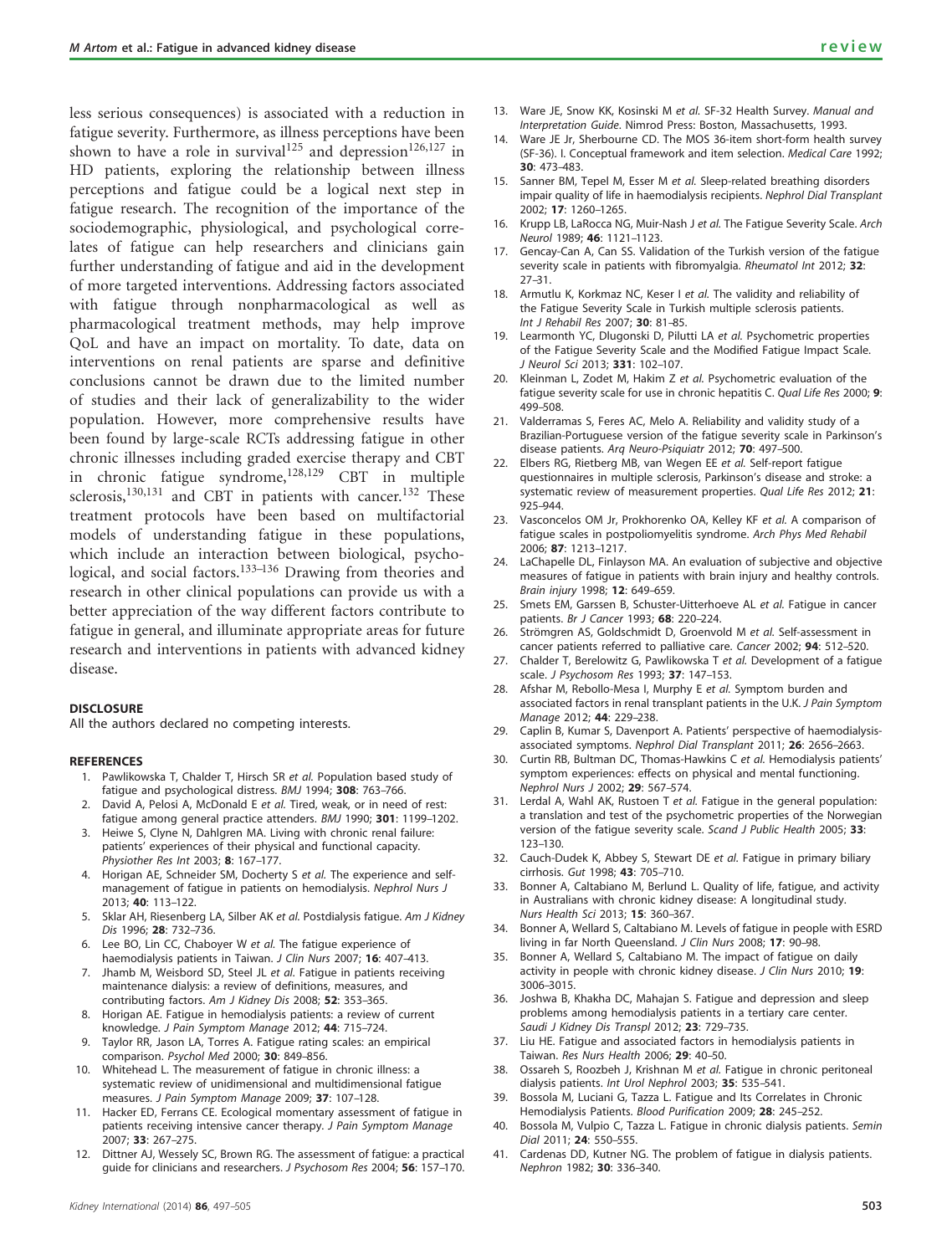- <span id="page-7-0"></span>42. Jhamb M, Pike F, Ramer S et al. Impact of fatigue on outcomes in the hemodialysis (HEMO) study. Am J Nephrol 2011; 33: 515-523.
- 43. Kim HR, Son GR. Fatigue and its related factors in Korean patients on hemodialysis. Taehan Kanho Hakhoe Chi 2005; 35: 701–708.
- 44. Leinau L, Murphy TE, Bradley E et al. Relationship between conditions addressed by hemodialysis guidelines and non-ESRD-specific conditions affecting quality of life. Clin J Am Soc Nephrol 2009; 4: 572–578.
- 45. Yong DS, Kwok AO, Wong DM et al. Symptom burden and quality of life in end-stage renal disease: a study of 179 patients on dialysis and palliative care. Palliat Med 2009; 23: 111–119.
- 46. Solano JP, Gomes B, Higginson IJ. A comparison of symptom prevalence in far advanced cancer, AIDS, heart disease, chronic obstructive pulmonary disease and renal disease. J Pain Symptom Manage 2006; 31: 58–69.
- 47. Karadag E, Kilic SP, Metin O. Relationship between fatigue and social support in hemodialysis patients. Nurs Health Sci 2013; 3: 12008.
- 48. O'Sullivan D, McCarthy G. An exploration of the relationship between fatigue and physical functioning in patients with end stage renal disease receiving haemodialysis. J Clin Nurs 2007; 16: 276–284.
- 49. Morsch CM, Goncalves LF, Barros E. Health-related quality of life among haemodialysis patients–relationship with clinical indicators, morbidity and mortality. J Clin Nurs 2006; **15**: 498-504.
- 50. McCann K, Boore JR. Fatigue in persons with renal failure who require maintenance haemodialysis. J Adv Nurs 2000; 32: 1132–1142.
- 51. Brunier GM, Graydon J. The influence of physical activity on fatigue in patients with ESRD on hemodialysis. ANNA J 1993; 20: 457–461discussion 462, 521.
- 52. Curtin RB, Mapes DL. Health care management strategies of long-term dialysis survivors. Nephrol Nurs J 2001; 28: 385.
- 53. Lindqvist R, Carlsson M, Sjödén P-O. Perceived consequences of being a renal failure patient. Nephrol Nurs J 2000; 27: 291.
- 54. Van Wijk CM, Kolk AM. Sex differences in physical symptoms: the contribution of symptom perception theory. Soc Sci Med 1997; 45: 231–246.
- 55. Akin S, Mendi B, Ozturk B et al. Assessment of relationship between selfcare and fatigue and loneliness in haemodialysis patients. J Clin Nurs 2014; 23: 856–864.
- 56. Bossola M, Di Stasio E, Antocicco M et al. Qualities of fatigue in patients on chronic hemodialysis. Hemodial Int 2013; 17: 32–40.
- 57. Koyama H, Fukuda S, Shoji T et al. Fatigue is a predictor for cardiovascular outcomes in patients undergoing hemodialysis. Clin J Am Soc Nephrol 2010; 5: 659–666.
- 58. Karakan S, Sezer S, Ozdemir FN. Factors related to fatigue and subgroups of fatigue in patients with end-stage renal disease. Clin Nephrol 2011; 76: 358–364.
- 59. Cantekin I, Tan M. Determination of sleep quality and fatigue level of patients receiving continuous ambulatory peritoneal dialysis in Turkey. Scand J Urol Nephrol 2011; 45: 452–460.
- 60. Kosmadakis GC, Bevington A, Smith AC et al. Physical exercise in patients with severe kidney disease. Nephron Clin Pract 2010; 115: c7–c16.
- 61. Schwartz CE, Bode R, Repucci N et al. The clinical significance of adaptation to changing health: a meta-analysis of response shift. Qual Life Res 2006; 15: 1533–1550.
- 62. Jhamb M, Argyropoulos C, Steel JL et al. Correlates and outcomes of fatigue among incident dialysis patients. Clin J Am Soc Nephrol 2009; 4: 1779–1786.
- 63. Kutner NG, Brogan D, Fielding B et al. Black/white differences in symptoms and health satisfaction reported by older hemodialysis patients. Ethn Dis 2000; 10: 328–333.
- 64. Bossola M, Luciani G, Giungi S et al. Anorexia, fatigue, and plasma interleukin-6 levels in chronic hemodialysis patients. Ren Fail 2010; 32: 1049–1054.
- 65. Tsay SL. Acupressure and fatigue in patients with end-stage renal disease-a randomized controlled trial. Int J Nurs Stud 2004; 41: 99–106.
- 66. Yngman-Uhlin P, Fernstrom A, Borjeson S et al. Evaluation of an individual sleep intervention programme in people undergoing peritoneal dialysis treatment. J Clin Nurs 2012; 21: 3402-3417.
- 67. Yngman-Uhlin P, Johansson A, Fernstrom A et al. Fragmented sleep: an unrevealed problem in peritoneal dialysis patients. Scand J Urol Nephrol 2011; 45: 206–215.
- 68. Sakkas GK, Karatzaferi C. Hemodialysis fatigue: just 'simple' fatigue or a syndrome on its own right? Front Physiol 2012; 3: 31.
- 69. Gordon PL, Doyle JW, Johansen KL. Postdialysis fatigue is associated with sedentary behavior. Clin Nephrol 2011; 75: 426-433.
- 70. Lindsay RM, Heidenheim PA, Nesrallah G et al. Minutes to recovery after a hemodialysis session: a simple health-related quality of life question that is reliable, valid, and sensitive to change. Clin J Am Soc Nephrol 2006; 1: 952–959.
- 71. Kutner NG, Brogan D, Fielding B. Physical and psychosocial resource variables related to long-term survival in older dialysis patients. Geriatr Nephrol Urol 1997; 7: 23–28.
- 72. Aukrust P, Yndestad A, Smith C et al. Chemokines in cardiovascular risk prediction. Thromb Haemost 2007; 97: 748-754.
- 73. Sklar A, Newman N, Scott R et al. Identification of factors responsible for postdialysis fatigue. Am J Kidney Dis 1999; 34: 464–470.
- 74. Dreisbach AW, Hendrickson T, Beezhold D et al. Elevated levels of tumor necrosis factor alpha in postdialysis fatigue. Int J Artif Organs 1998; 21: 83–86.
- 75. Lindsay RM, Kortas C. Daily/Nocturnal Dialysis Study G. Hemeral (daily) hemodialysis. Adv Ren Replace Ther 2001; 8: 236–249.
- 76. Heidenheim AP, Muirhead N, Moist L et al. Patient quality of life on quotidian hemodialysis. Am J Kidney Dis 2003; 42: 36-41.
- 77. Erek E, Süleymanlar G, Serdengeçti K et al. Registry of the nephrologist, dialysis and transplantation in Turkey. Registry 2001. Turkish Society of Nephrology, Istanbul, 2002.
- 78. Letchmi S, Das S, Halim H et al. Fatigue experienced by patients receiving maintenance dialysis in hemodialysis units. Nurs Health Sci 2011; 13: 60–64.
- 79. Chang WK, Hung KY, Huang JW et al. Chronic Fatigue in Long-Term Peritoneal Dialysis Patients. Am J Nephrol 2001; 21: 479–485.
- Erslev AJ, Besarab A. Erythropoietin in the pathogenesis and treatment of anemia of chronic renal failure. Kidney Int 1997; 51: 622-630.
- 81. Foley RN, Curtis BM, Parfrey PS. Erythropoietin therapy, hemoglobin targets, and quality of life in healthy hemodialysis patients: a randomized trial. Clin J Am Soc Nephrol 2009; 4: 726-733.
- Senol V, Sipahioglu MH, Ozturk A et al. Important determinants of quality of life in a peritoneal dialysis population in Turkey. Ren Fail 2010; 32: 1196–1201.
- Williams AG, Crane PB, Kring D. Fatigue in African American women on hemodialysis. Nephrol Nurs J 2007; 34: 610-617.
- 84. Roumelioti ME, Wentz A, Schneider MF et al. Sleep and fatigue symptoms in children and adolescents with CKD: a cross-sectional analysis from the chronic kidney disease in children (CKiD) study. Am J Kidney Dis 2010; 55: 269-280.
- 85. Johansen KL, Finkelstein FO, Revicki DA et al. Systematic review of the impact of erythropoiesis-stimulating agents on fatigue in dialysis patients. Nephrol Dial Transplant 2012; 27: 2418-2425.
- 86. Pertosa G, Grandaliano G, Gesualdo L et al. Clinical relevance of cytokine production in hemodialysis. Kidney Int Suppl 2000; 76: S104–S111.
- 87. Wang L-J, Wu M-S, Hsu H-J et al. The Relationship between Psychological Factors, Inflammation, and Nutrition in Patients with Chronic Renal Failure Undergoing Hemodialysis. Int J Psychiat Med 2012; 44: 105–118.
- 88. Montinaro V, laffaldano GP, Granata S et al. Emotional symptoms, quality of life and cytokine profile in hemodialysis patients. Clin Nephrol 2010; 73: 36–43.
- 89. Ozdemir G, Ovayolu N, Ovayolu O. The effect of reflexology applied on haemodialysis patients with fatigue, pain and cramps. Int J Nurs Pract 2013; 19: 265–273.
- 90. Chen CK, Tsai YC, Hsu HJ et al. Depression and suicide risk in hemodialysis patients with chronic renal failure. Psychosomatics 2010; 51: 528–528.
- 91. Lin J, Guo Q, Ye X et al. The effect of social support and coping style on depression in patients with continuous ambulatory peritoneal dialysis in southern China. Int Urol Nephrol 2013; 45: 527-535.
- 92. Lovibond PF, Lovibond SH. The structure of negative emotional states: Comparison of the Depression Anxiety Stress Scales (DASS) with the Beck Depression and Anxiety Inventories. Behav Res Ther 1995; 33: 335–343.
- 93. Cameron JI, Whiteside C, Katz J et al. Differences in quality of life across renal replacement therapies: a meta-analytic comparison. Am J Kidney Dis 2000; 35: 629–637.
- 94. Heidarzadeh M, Atashpeikar S, Jalilazar T. Relationship between quality of life and self-care ability in patients receiving hemodialysis. Iran J Nurs Midwifery Res 2010; 15: 71–76.
- 95. Chaudhary K. Peritoneal Dialysis Drop-out: Causes and Prevention Strategies. Int J Nephrol 2011; 2011: 434608.
- 96. Birmelé B, François M., Pengloan J et al. Death after withdrawal from dialysis: the most common cause of death in a French dialysis population. Nephrol Dial Transplant 2004; 19: 686–691.